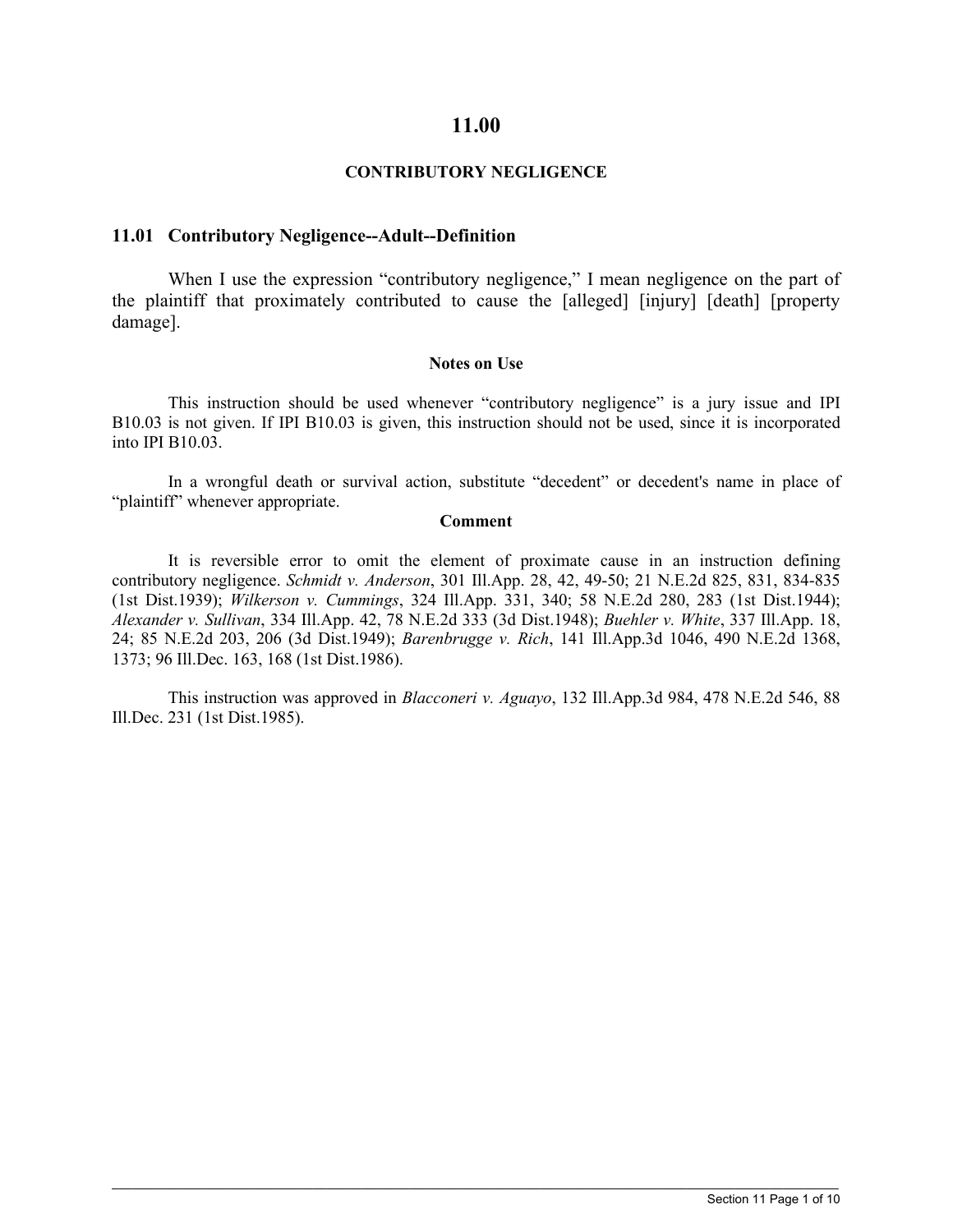# **11.02 Contributory Negligence As To Fewer Than All Plaintiffs**

The issue of contributory negligence does not apply to the plaintiff[s] [name(s) of such plaintiff(s)].

### **Notes on Use**

This instruction should be given when there is evidence raising an issue of fact as to the contributory negligence of one or more but fewer than all of the plaintiffs.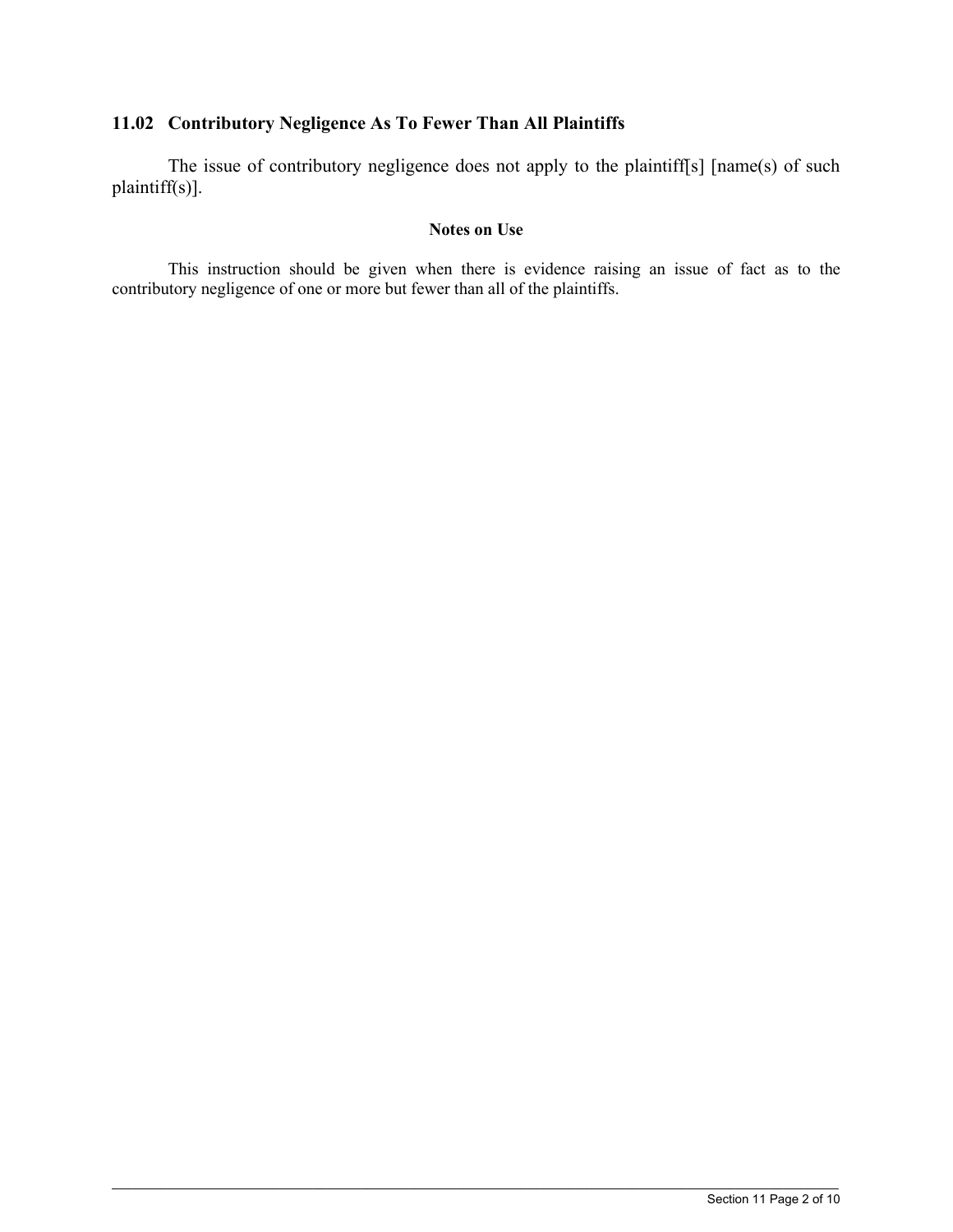# **11.03 Presumption That Child Under Seven Years is Incapable of Contributory Negligence**

 You must not consider the question of whether there was contributory negligence [on the part of [name]], because, under the law, a child of the age of [the plaintiff] [name]] is incapable of contributory negligence.

#### **Notes on Use**

The name of the plaintiff may be used if desired.

This instruction may be used only when the plaintiff or decedent was a minor under the age of seven at the time of the occurrence.

#### **Comment**

A child less than seven years old is deemed incapable of contributory negligence. *Toney v. Marzariegos*, 166 Ill.App.3d 399, 519 N.E.2d 1035, 1038; 116 Ill.Dec. 820, 823 (1st Dist.1988); *Mort v. Walter*, 98 Ill.2d 391, 457 N.E.2d 18, 75 Ill.Dec. 228 (1983).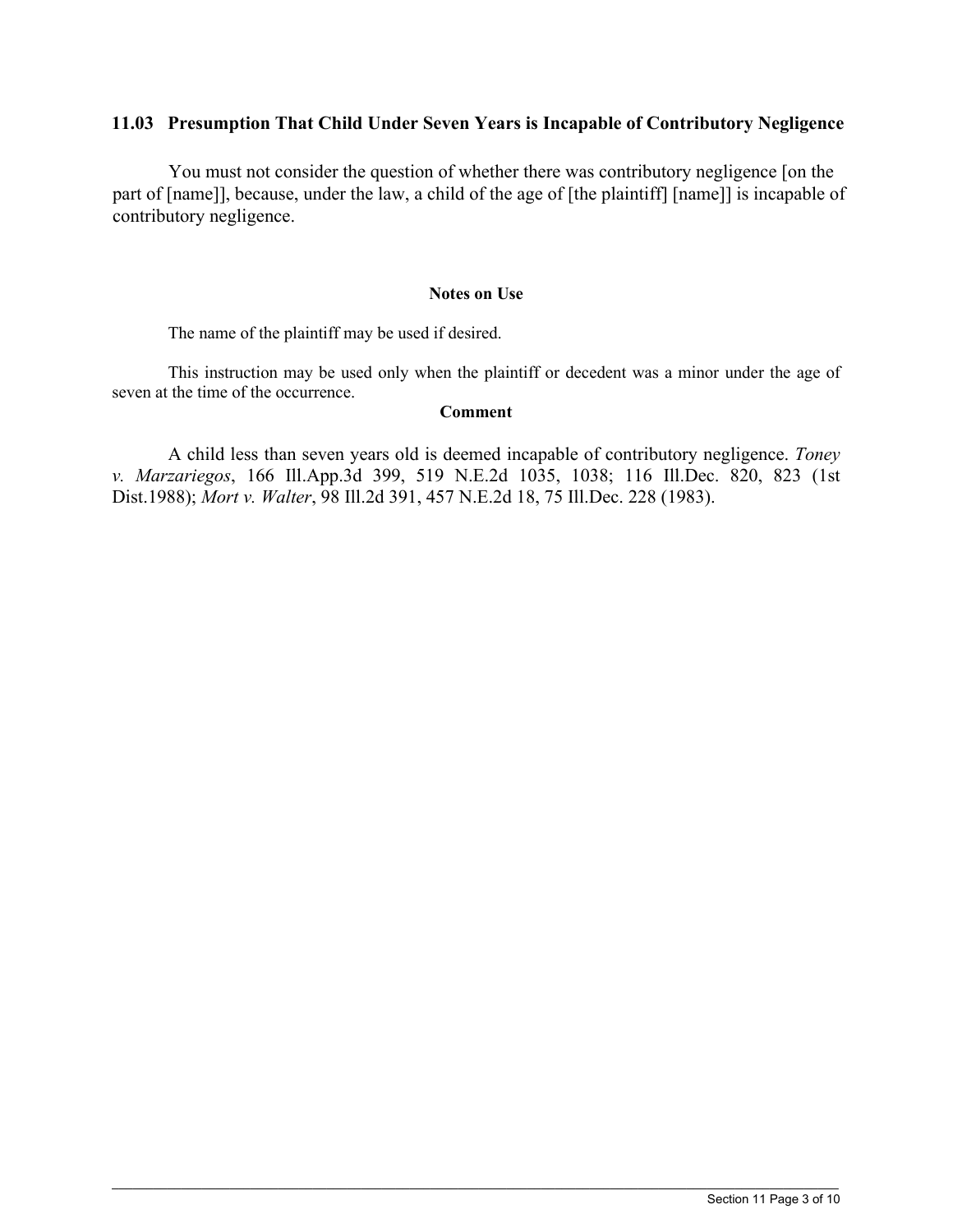### **11.04 Parent's Negligence Not an Issue**

Contributory negligence of the parent(s) is not an issue in this case.

#### **Notes on Use**

This instruction may be given where the parent is not a party in interest other than as next friend or guardian, but there is evidence from which the jury might conclude that the parents of the child were guilty of negligence which contributed to the child's injury. It should not be given, e.g., if there is a contribution claim against the parent(s), or the trial court determines that the conduct of the parent(s) is properly an issue in the case.

This instruction may not be appropriate in a wrongful death action because negligence of the parents will bar their recovery. This brief instruction is designed to state the rule without calling undue attention to the parents' negligence. For a stronger statement of the rule, which may be more useful in cases where the negligence of the parents is so obvious that the jury may already be considering its significance, see IPI 11.05. These two instructions are alternatives, and it is not necessary to give both of them.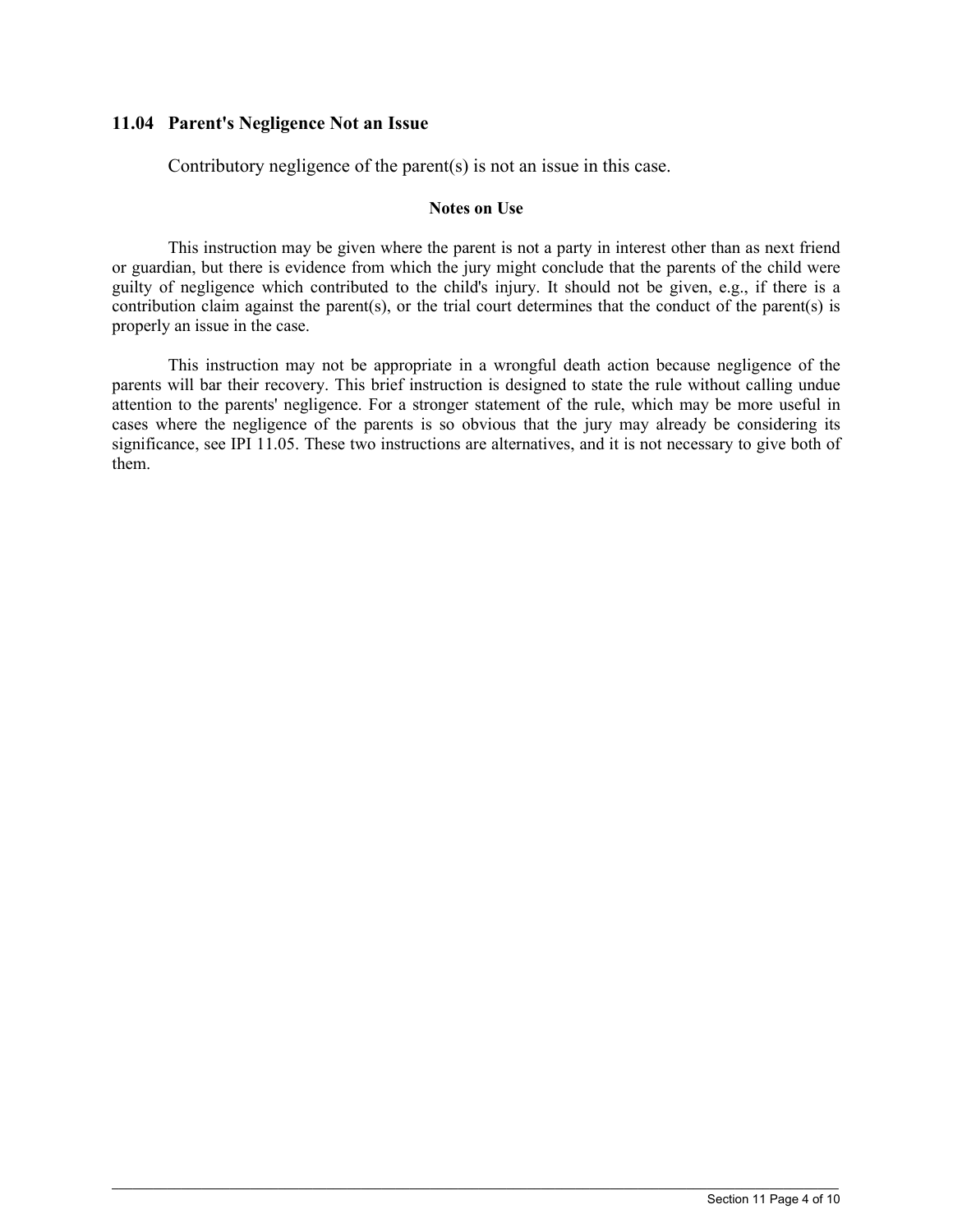### **11.05 Negligence of Parents Not Imputed**

If you find that the [mother] [father] [parents] of [child's name] [was] [were] negligent, that negligence shall not be charged against [child's name], and it does not prevent or reduce a recovery by [child's name] if he is otherwise entitled to recover.

#### **Notes on Use**

The instruction may be given where the parent is not a party in interest, other than as next friend or guardian, and there is evidence from which the jury might conclude that the parents of the child were guilty of negligence which contributed to the child's injury. *Brownell v. Village of Antioch*, 215 Ill.App. 404, 411 (2d Dist.1919); *Duffy v. Cortesi*, 2 Ill.2d 511, 516-517; 119 N.E.2d 241, 244-245 (1954); *Sheley v. Guy*, 29 Ill.App.3d 361, 366; 330 N.E.2d 567, 571 (4th Dist.1975), *aff'd*, 63 Ill.2d 544, 348 N.E.2d 835 (1976).

Where the parents are both real parties in interest and nominal plaintiffs suing on behalf of a minor, use IPI B11.06.

This instruction is an alternative to IPI 11.04. For an explanation of the difference, *see* Notes on Use to IPI 11.04.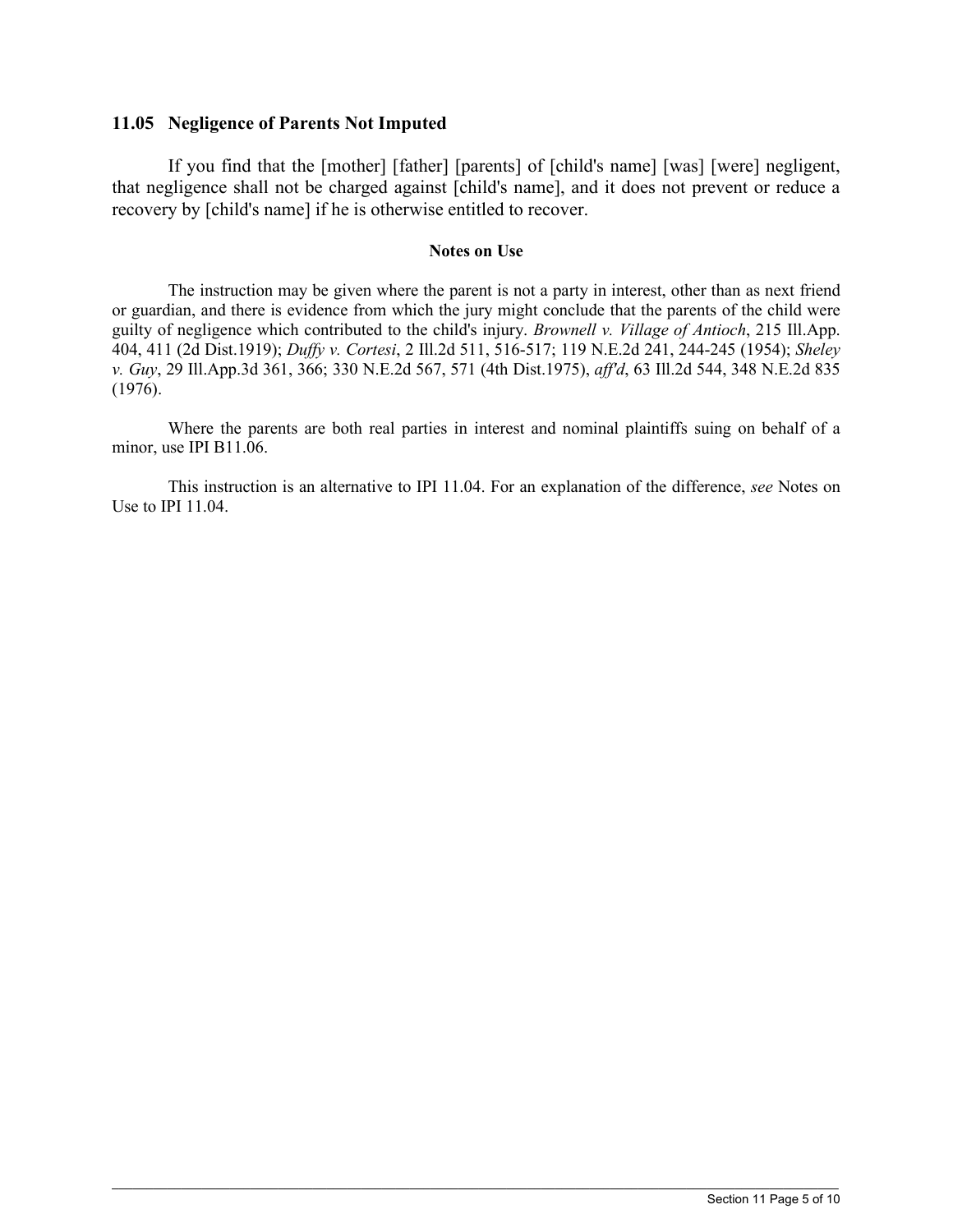# **B11.06 Contributory Negligence Claimed--Parents, Child Seven or Over, Parent's Cause of Action Not Assigned To Child**

 This lawsuit involves two distinct but related claims. The first is brought by the child who seeks damages for his injuries. The second claim is brought by his [father] [mother] who seeks compensation for money spent or amounts for which [he] [she] has become liable for reasonably necessary [expenses] [and for loss of earnings of the child during his minority].

# *Child's Claim*

If you should find that the child was contributorily negligent and if the contributory negligence of the child was 50% or less of the total proximate cause of the child's injury, then the damages to which the child would otherwise be entitled must be reduced in proportion to the amount of negligence attributable to the child. If the contributory negligence of the child was more than 50% of the total proximate cause of the injury or damage for which recovery is sought, then the defendant shall be found not liable on both claims. [The (father's) (mother's) negligence, if any, does not affect the amount, if any, to which the child is entitled on his own claim.]

# *Parent's Claim*

As to the [father's] [mother's] claim, the [father's] [mother's] damages must [first] [also] be reduced by the percentage of contributory negligence of the child, if any. [If you find that the (father) (mother) was negligent and that the (father's) (mother's) negligence was 50% or less of the total proximate cause of the injury or damage for which recovery is sought, then the (father's) (mother's) negligence proportionately further reduces the damages to which the (father) (mother) would have been entitled. If you find that the (father) (mother) was negligent and that the (father's) (mother's) negligence was more than 50% of the total proximate cause of the injury or damage for which recovery is sought, then the defendant shall be found not liable on the (father's) (mother's) claim.]

# **Notes on Use**

This instruction is appropriate for negligence cases only.

*Poole v. City of Rolling Meadows*, 167 Ill.2d 41, 656 N.E.2d 768, 212 Ill.Dec. 171 (1995), held that a plaintiff's contributory negligence is a damage-reducing factor if the defendant's willful and wanton conduct was "reckless," but not if it was "intentional." Therefore, if plaintiff's only claim is that defendant's conduct was the intentional form of willful and wanton conduct, this instruction should not be used. If plaintiff claims both intentional and reckless willful and wanton conduct, this instruction should be modified.

If the parent's claim has been assigned to the child, use IPI B11.06.01.

 This instruction should be used only where the child and his parents are suing in the same lawsuit for their respective damages arising from the same occurrence. *Meece v. Holland Furnace Co*., 269 Ill.App. 164, 178 (3d Dist.1933).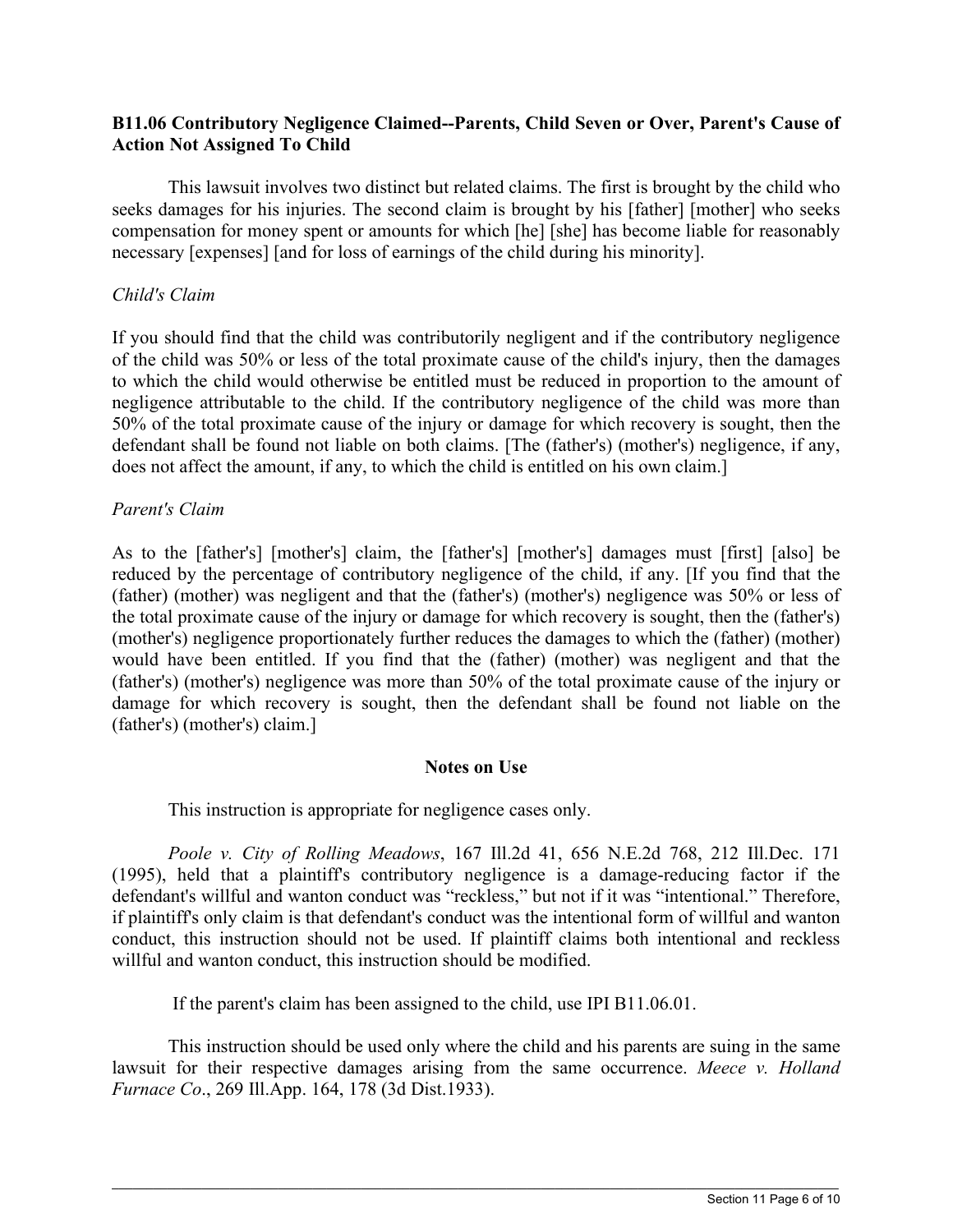If the child is under the age of seven, this instruction must be modified. A child less than seven years old is deemed incapable of contributory negligence. *Toney v. Marzariegos*, 166 Ill.App.3d 399, 404; 519 N.E.2d 1035, 1038; 116 Ill.Dec. 820, 823 (1st Dist.1988); *Mort v. Walter*, 98 Ill.2d 391, 457 N.E.2d 18, 75 Ill.Dec. 228 (1983). See IPI 11.03.

If there are other legally recognized elements of damages claimed by the parents, and if those damages are reducible by the parent's contributory negligence, then those elements should be added at the end of the first paragraph of this instruction.

If there is no issue as to the parents' contributory negligence, either (1) omit the bracketed portion of the last paragraph or (2) omit this entire instruction. Separate verdict forms for the child's claim and the parent's claim, each showing the damages reduced by the child's contributory negligence, if any, may be sufficient to apprise the jury that the child's contributory negligence reduces both claims and thereby obviate the need for this instruction. The choice between these options is discretionary in each case.

On the issue of the use of "value" or "expense" for medical care, treatment and services, see 30.06 Notes on Use.

### **Comment**

When a minor is tortiously injured, his parent can recover his medical and hospital expenses, since the parent is liable for those expenses under the Family Expense Act (750 ILCS 65/15). *Reimers v. Honda Motor Co.*, 150 Ill.App.3d 840, 502 N.E.2d 428, 429-430; 104 Ill.Dec. 165, 166-167 (1st Dist.1986); *Curtis v. County of Cook*, 109 Ill.App.3d 400, 440 N.E.2d 942, 947; 65 Ill.Dec. 87, 92 (1st Dist.1982). Similarly, a parent is entitled to the earnings of his minor child (*Ferreira v. Diller*, 176 Ill.App. 447 (3d Dist.1912); *Barrett v. Riley*, 42 Ill.App. 258 (2d Dist.1891)), and therefore can recover the child's lost earnings during the child's minority (*Stafford v. Rubens*, 115 Ill. 196, 3 N.E. 568 (1885)).

Since the parent's action is derivative, it is subject to any defenses available against the child. *Reimers v. Honda Motor Co.*, 150 Ill.App.3d 840, 502 N.E.2d 428, 430; 104 Ill.Dec. 165, 167 (1st Dist.1986); *Jones v. Schmidt*, 349 Ill.App. 336, 110 N.E.2d 688 (4th Dist.1953).

The parent's negligence is not imputed to the child (*Rahn v. Beurskens*, 66 Ill.App.2d 423, 213 N.E.2d 301 (4th Dist.1966); *Romine v. City of Watseka*, 341 Ill.App. 370, 91 N.E.2d 76, 80 (2d Dist.1950)), but it is a defense with respect to the parent's claim (Payne v. Kingsley, 59 Ill.App.2d 245, 207 N.E.2d 177, 180 (2d Dist.1965); *City of Pekin v. McMahon*, 154 Ill. 141, 39 N.E. 484 (1895)). This is true even if the parent's claim has been assigned to the child. *Reimers v. Honda Motor Co.*, 150 Ill.App.3d 840, 502 N.E.2d 428, 430; 104 Ill.Dec. 165, 167 (1st Dist.1986); *Kennedy v. Kiss*, 89 Ill.App.3d 890, 412 N.E.2d 624, 628; 45 Ill.Dec. 273, 277 (1st Dist.1980); *Rahn v. Beurskens*, 66 Ill.App.2d 423, 213 N.E.2d 301 (4th Dist.1966).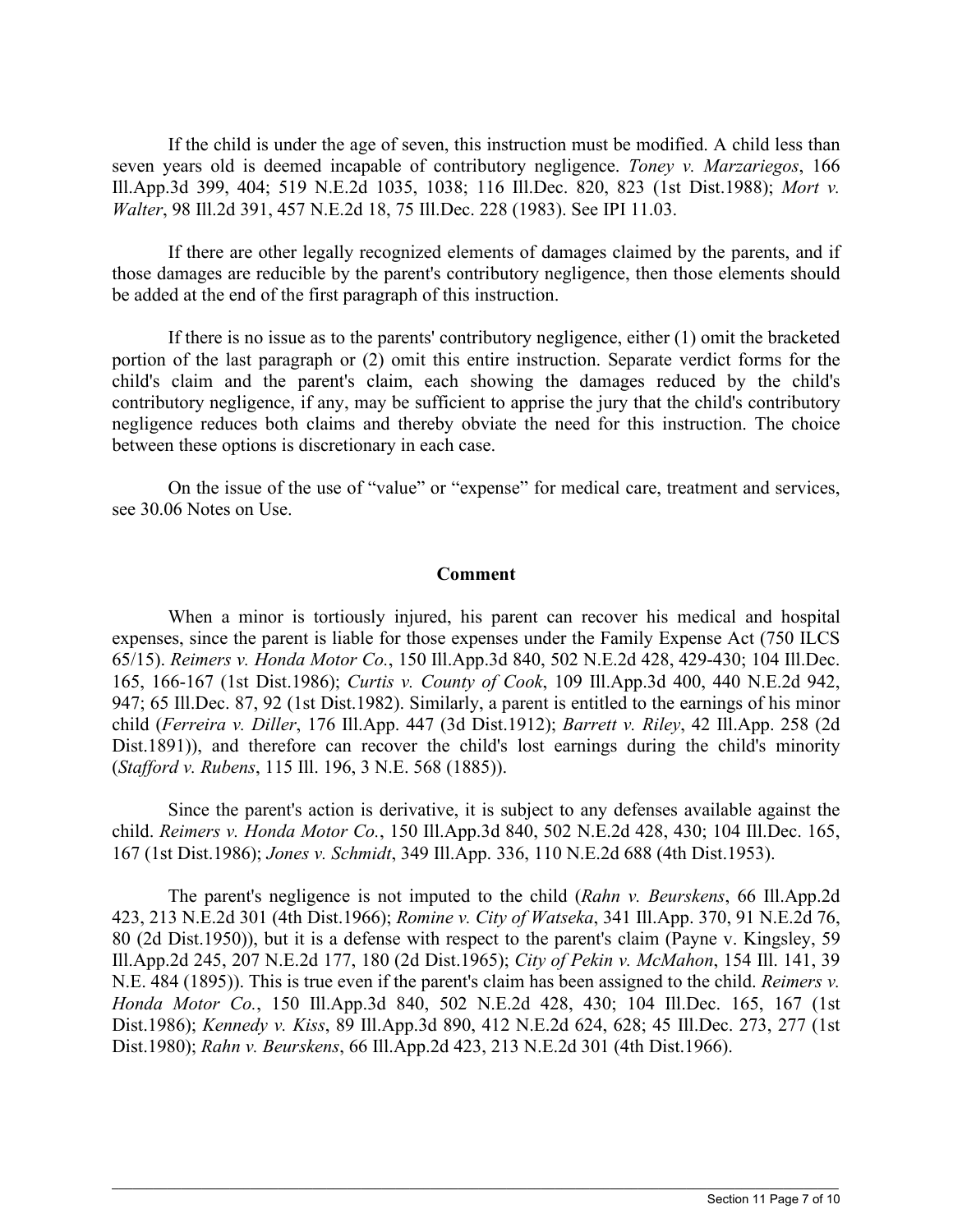The child's contributory negligence operates as a defense to the parent's claim. *Kennedy v. Kiss*, 273 Ill.App. 133 (2d Dist.1933).

As yet, there are no reported decisions in Illinois as to the effect of contributory negligence by both the parent and child after the adoption of comparative fault. The method reflected in this instruction, successive reductions, is consistent with the theory of the previous decisions and with the method adopted in other jurisdictions. *See, e.g., White v. Lunder*, 66 Wis.2d 563, 225 N.W.2d 442, 449-450 (1975).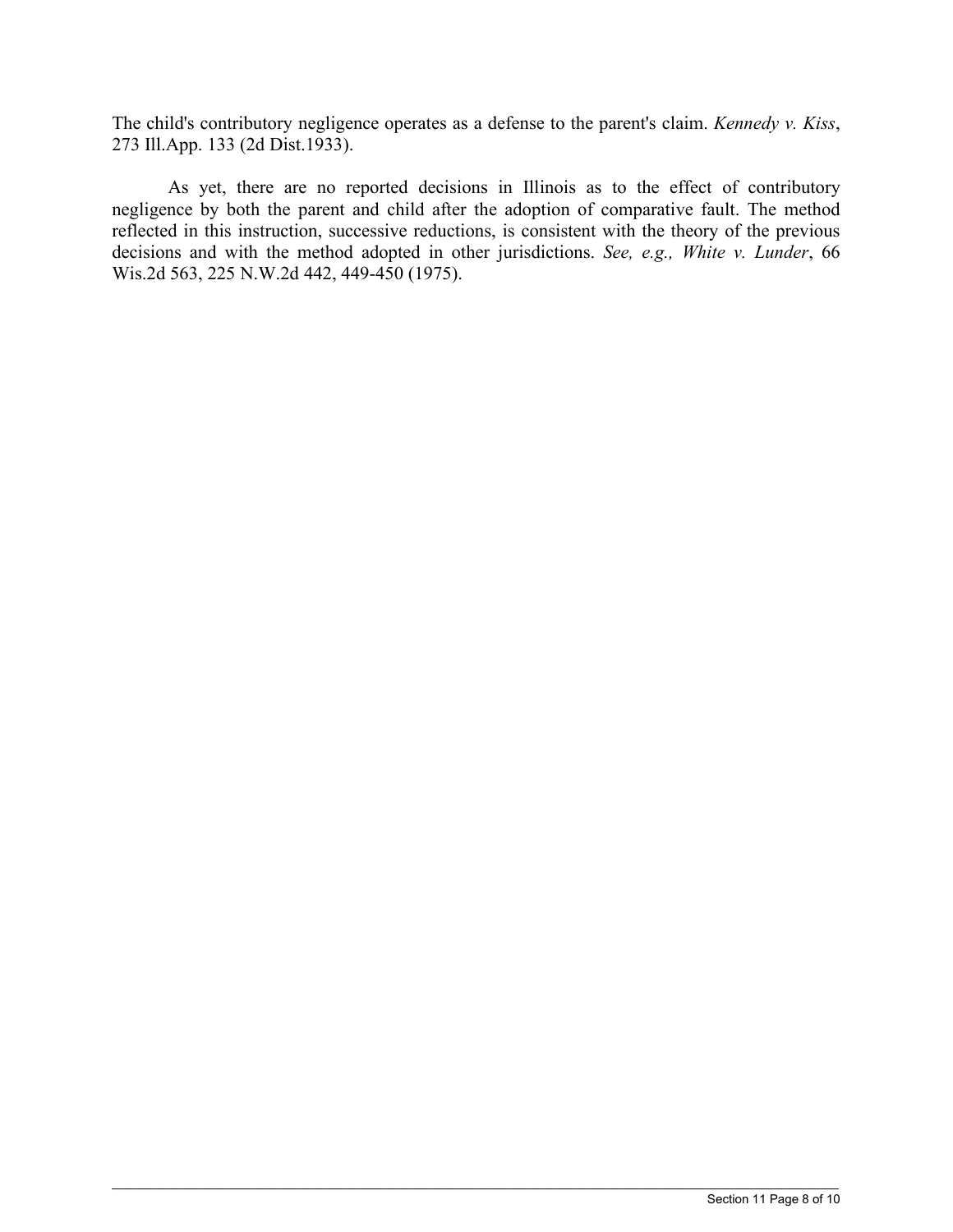# **B11.06.01 Contributory Negligence Claimed--Parents, Child Seven or Over, Parent's Cause of Action Assigned To Child**

 This lawsuit involves two distinct but related claims. The first is brought by the child who seeks damages for his injuries. The second claim originally belonged to the child's [father] [mother] but it has been assigned to the child for recovery by the child in this lawsuit. This second claim, called the parent's claim, is also brought by the child and seeks compensation for money spent or amounts for which the [father] [mother] has become liable for reasonably necessary [expenses] [and for loss of earnings of the child during his minority].

# *Child's Claim*

As to the child's claim for damages, if you should find that the child was contributorily negligent and if the contributory negligence of the child was 50% or less of the total proximate cause of the injury or damage for which recovery is sought, then the damages to which the child would otherwise be entitled must be reduced in proportion to the amount of negligence attributable to the child. If you should find that the contributory negligence of the child was more than 50% of the total proximate cause of the injury or damage for which recovery is sought, then the defendant shall be found not liable on both claims. [The (father's) (mother's) negligence, if any, does not affect the amount, if any, to which the child is entitled on his own claim.]

# *Parent's Claim*

As to the parent's claim brought by the child in this case, those damages must first be reduced by the percentage of contributory negligence of the child, if any. If you find that the (father) (mother) was negligent and that the (father's) (mother's) negligence was 50% or less of the total proximate cause of the injury or damage for which recovery is sought, then the (father's) (mother's) negligence proportionately further reduces the damages, if any, to which the parent would have been entitled, and thus the parent's claim must be reduced accordingly. If you find that the (father) (mother) was negligent and that the (father's) (mother's) negligence was more than 50% of the total proximate cause of the injury or damage for which recovery is sought, then the defendant shall be found not liable on the (father's) (mother's) claim.

# **Notes on Use**

This instruction is appropriate for negligence cases only.

*Poole v. City of Rolling Meadows*, 167 Ill.2d 41, 656 N.E.2d 768, 212 Ill.Dec. 171 (1995), held that a plaintiff's contributory negligence is a damage-reducing factor if the defendant's willful and wanton conduct was "reckless," but not if it was "intentional." Therefore, if plaintiff's only claim is that defendant's conduct was the intentional form of willful and wanton conduct, this instruction should not be used.

If plaintiff claims both intentional and reckless willful and wanton conduct, this instruction should be modified. If there is no issue as to the parents' contributory negligence, this instruction is unnecessary and may be omitted.